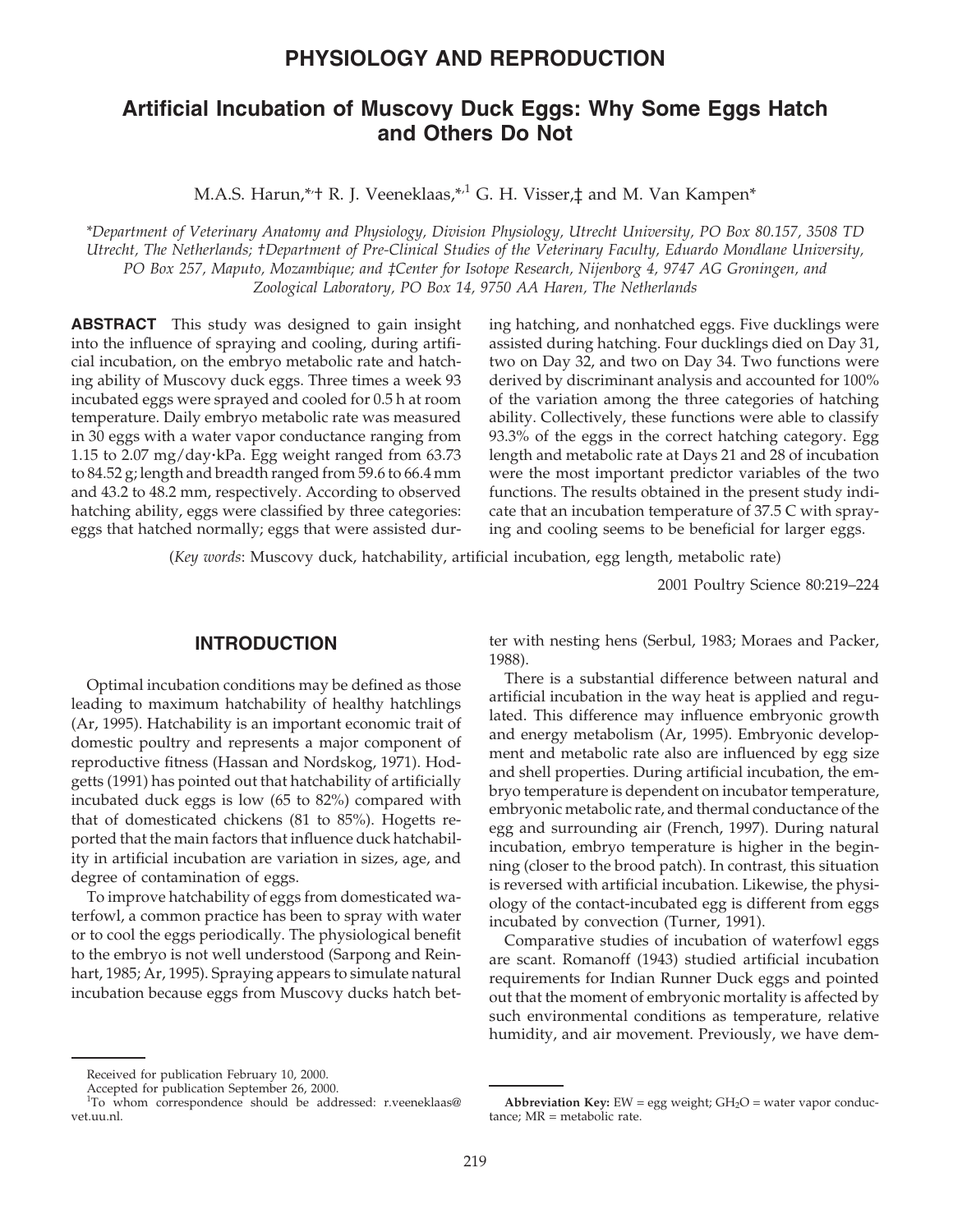**TABLE 1. Mean, SD, and range of egg characteristics for the original sample and the representative subsample**

| Sample                                             | n  | Egg weight<br>(g)                | Egg length<br>(mm)           | Egg breadth<br>(mm)          | Egg shape<br>index $(B/L)$    | GH <sub>2</sub> O<br>$(mg/day \cdot kPa)$ |
|----------------------------------------------------|----|----------------------------------|------------------------------|------------------------------|-------------------------------|-------------------------------------------|
| Original sample<br>Mean<br>SD.<br>Range            | 93 | 77.04<br>5.02<br>$63.73 - 85.25$ | 62.6<br>1.9<br>$58.3 - 66.4$ | 46.7<br>1.1<br>$43.2 - 48.7$ | 0.75<br>0.02<br>$0.69 - 0.80$ | 1.61<br>0.22<br>$1.15 - 2.14$             |
| Representative<br>subsample<br>Mean<br>SD<br>Range | 30 | 76.28<br>4.77<br>$63.73 - 84.52$ | 62.6<br>1.8<br>$59.6 - 66.4$ | 46.5<br>1.0<br>$43.2 - 48.2$ | 0.74<br>0.02<br>$0.71 - 0.77$ | 1.58<br>0.24<br>$1.15 - 2.07$             |

onstrated that hatching of Muscovy duck eggs lasts longer during artificial incubation and is an energy-demanding phenomenon often associated with late embryonic death (Harun, 1998). In the present study, we describe embryo development and hatching ability in relation to egg characteristics (weight, length, breadth, and shell water vapor conductance) and metabolic rate. Experimental eggs were categorized as those that 1) hatched normally, 2) contained ducklings that required assistance in hatching, and 3) contained ducklings that failed to hatch. Embryonic metabolic rate and egg characteristics were measured to determine their influence on hatching ability and to predict the three hatching outcomes.

For a good prediction, discriminant analysis was applied because it includes features of analysis of variance as well as multiple regression (Meyer, 1993).

### **MATERIALS AND METHODS**

#### *Incubation and Egg Metabolic Rates*

Eggs were incubated in an incubator, $\lambda^2$  with the temperature set at 37.5 C and RH at 58%. Eggs were automatically turned hourly. Three times a week (starting from the beginning of incubation) eggs were sprayed with lukewarm distilled water and cooled at room temperature for 30 min. The water vapor conductance  $(GH<sub>2</sub>O)$  of Muscovy duck eggs was determined in the incubator at 24, 72, and 120 h after the beginning of incubation, as described by Visser (1991), using the method of Tullett (1981). The original sample size was 93 eggs (*Cairina moschata*; strain R51, Grimand Frères). After determination of  $GH<sub>2</sub>O$ , a representative subsample of 30 eggs containing live embryos and a  $GH_2O$  range of 1.15 to 2.07 mg/day·kPa was used to measure egg metabolic rate. There were no differences between egg characteristics of the original sample and the representative subsample (Table 1). Metabolic rate (MR) was measured on Days 13, 15, 17, and 19 and thereafter daily from 21 to 35 d of incubation. Oxygen consumption and carbon dioxide production were measured in an open flow system, as described by Visser (1991) and Dietz (1995). Each egg was put in a small respiration chamber. The chambers were placed in a water bath at 37.5 C. After 1 h of equilibration, average egg MR was calculated over a period of at least 15 min, by using the formula derived by Romijn and Lokhorst (1961):

$$
MR = 4.49 * \dot{V}O_2 + 1.39 * \dot{V}CO_2
$$
 [1]

where MR is expressed in milliwatts, and gas volumes are expressed in milliliters (standard temperature pressure dry; STPD)/h. At Day 32 of incubation, individual eggs were laid horizontally in mesh wire boxes and further incubated at 37.2 C and 80% RH.

From Day 33 onward, eggs were checked hourly for external pipping and hatching. During hatching, any duckling that had an enlarged pipping hole for more than 48 h without being able to escape from the egg (hatching) was assisted in breaking the eggshell. Thus, eggs were



**FIGURE 1.** The metabolic rate during incubation for the three hatching categories (circles: normally hatched; squares: helped hatchlings; triangles: nonhatched. Vertical bars represent ± SEM).

<sup>2</sup> Pas Reform Combi 41, Pas Reform B.U., 7038 CH, Zeddam, The Netherlands.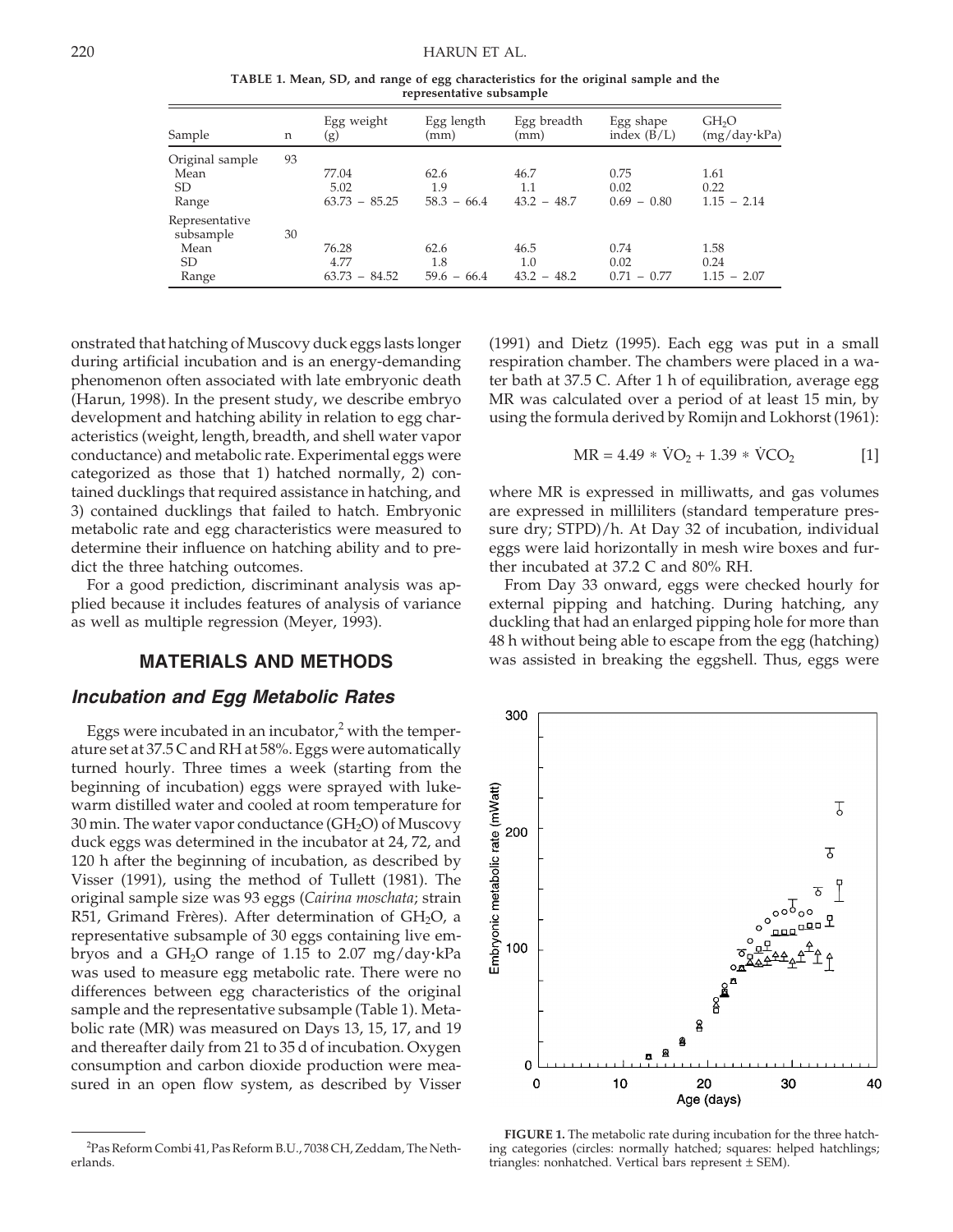**TABLE 2. Mean, SD, and range of egg characteristics for the three hatching categories**

| Hatching<br>categories                              | n  | Egg weight<br>(g)                             | Egg length<br>(mm)                     | Egg breadth<br>(mm)                       | Egg shape<br>index $(B/L)$                 | GH <sub>2</sub> O<br>$(mg/day \cdot kPa)$  |
|-----------------------------------------------------|----|-----------------------------------------------|----------------------------------------|-------------------------------------------|--------------------------------------------|--------------------------------------------|
| Normally hatched eggs<br>Mean<br><b>SD</b><br>Range | 17 | 78.49 <sup>a</sup><br>3.19<br>$74.92 - 84.52$ | $63.5^{\rm a}$<br>1.4<br>$62.0 - 66.4$ | 46.9 <sup>a</sup><br>0.6<br>$45.8 - 48.2$ | $0.74^{b}$<br>0.02<br>$0.71 - 0.77$        | 1.62 <sup>a</sup><br>0.26<br>$1.15 - 2.07$ |
| Helped eggs<br>Mean<br><b>SD</b><br>Range           | 5  | 72.69 <sup>b</sup><br>4.05<br>$67.98 - 78.59$ | $60.4^{b}$<br>0.9<br>$59.6 - 62.0$     | $46.1^{b}$<br>0.8<br>$45.1 - 47.1$        | $0.76^{\rm b}$<br>0.01<br>$0.75 - 0.77$    | $1.55^{\circ}$<br>0.10<br>$1.42 - 1.65$    |
| Nonhatched eggs<br>Mean<br>SD.<br>Range             | 8  | 73.83 <sup>b</sup><br>5.79<br>$63.73 - 81.24$ | $62.2^{\circ}$<br>1.7<br>$59.7 - 64.3$ | $45.8^{b}$<br>1.4<br>$43.2 - 47.7$        | 0.73 <sup>b</sup><br>0.01<br>$0.72 - 0.75$ | 1.52 <sup>a</sup><br>0.26<br>$1.24 - 1.95$ |

a–c Means within a column of hatching categories with no common letters are significantly different (*P* < 0.05).

classified into three hatching categories: 1) eggs from which ducklings hatched normally (normally hatched), 2) eggs that contained ducklings that were assisted during hatching (helped), and 3) eggs that contained ducklings that failed to hatch (nonhatched).

#### *Statistical Analysis*

Discriminant analysis (Meyer, 1993) was used to select predictor variables. For other variables, the means and standard deviations were calculated, and differences between means were evaluated using students *t*-test. Significance, if not stated otherwise, is based on a 0.05 level of probability.

## **RESULTS**

The relationship between incubation time and embryo MR for the three categories of hatching ability is shown in Figure 1. Embryonic death was as follows: four embryos died on Day 31, two on Day 32, and two on Day 34. Five embryos were assisted during hatching. Egg characteristics were significantly different among hatching categories, with exception of  $GH<sub>2</sub>O$  (Table 2).

A stepwise variable selection from egg characteristics EW, breadth, length,  $GH<sub>2</sub>O$ , and MR (up to Day 31) showed that length and MR at Days 21 and 28 were more important predictor variables. The analysis indicated that the two discriminant functions were statistically significant for hatching categories. The two functions together accounted for 100% (0.692 for function I and 0.308 for

**TABLE 3. Discriminant function weights for hatching categories, egg characteristics, and metabolic rate (MR)**

|                  | Discriminant functions |          |  |
|------------------|------------------------|----------|--|
|                  |                        | Н        |  |
| Length           | 0.995                  | 0.886    |  |
| MR at Day 21     | 0.943                  | 0.763    |  |
| MR at Day 28     | 0.402                  | $-0.975$ |  |
| $\chi^2$         | 59.381                 | 22.627   |  |
| $\boldsymbol{P}$ | 0.0001                 | 0.0001   |  |
| $r^2$            | 0.692                  | 0.308    |  |

function II) of the variation among the three categories (Table 3).

The group centroids, plotted in the discriminant functions, are shown in Figure 2. Classification function coefficients for the three categories of hatching ability are presented in Table 4.

Figure 2 shows that the discriminant function I separates the eggs from which ducklings hatched normally from the "helped" eggs and nonhatched eggs. Discriminant function II separates the nonhatched eggs from "helped" eggs. To interpret the nature of each of the two functions, it is necessary to look at the standardized canonical discriminant function coefficients shown in Table 3. The largest coefficient on the first discriminant function was associated with length and MR on Day 21. This discriminant function is essentially a contrast between the ducklings that hatched versus those that required assistance and those that failed to hatch. Discriminant function II is essentially defined by the highest negative coefficient of MR on Day 28 and a positive value for length and MR on Day 21. Assisted ducklings had the lowest score on the second discriminant function, and the ducklings that failed to hatch had the highest score, as is shown in Figure 2. This separation occurred because eggs of assisted ducklings showed lower values for length (Table 2) and higher values for MR on Day 28 compared with nonhatched eggs (Figure 1).

The classification matrix for the actual and predicted hatching categories (group membership) based on two discriminant function scores is shown in Table 5. Hatching categories were predictable (93.3%) on the basis of embryo MR (on Days 21 and 28) and length. There were 28 correct classifications of 30 eggs. Only nonhatched eggs had a percentage (25%) of incorrect classifications. When discriminant analysis was repeated with the egg MR as an average of the whole incubation period, a stepwise variable selection criterion showed that length, MR, and GH2O were the predictor variables for the three categories of hatching ability, and the overall classification improved from 93.3 to 100% (Table 6).

#### **DISCUSSION**

Commercial duck hatcheries commonly select eggs to minimize variation in egg size. Variation may cause prob-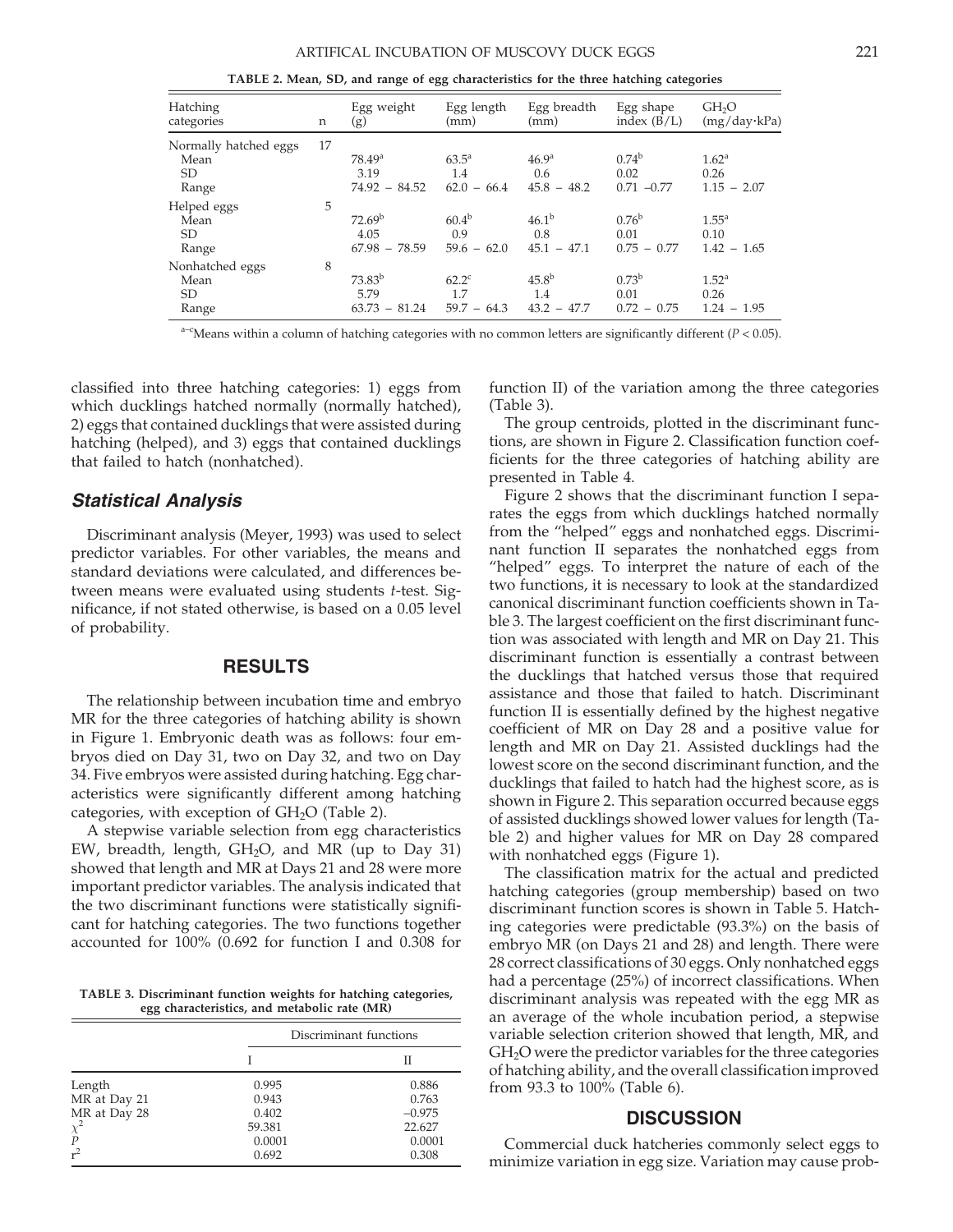**FIGURE 2.** Two discriminant functions plotted against each other. Group centroids are marked by a star. A and circles: normal hatched embryos; B and squares: helped hatchlings; C and triangles: nonhatched.

lems with temperature control and ventilation during incubation (Hodgetts, 1991). French (1997) suggested that studies were warranted to determine the effects of incubation temperature and egg size on the metabolic heat production of poultry embryos. The experiment described in this paper was also designed to assess the role played by egg characteristics on hatching ability during artificial incubation of Muscovy duck eggs. Our study demonstrated that a constant incubator temperature, spraying with water, and cooling applied to a batch of eggs of different sizes (in particular in length) induced different patterns of embryo MR during incubation. This phenomenon was observed for the first time in our preliminary experiments of artificial incubation of Muscovy duck eggs, in which 25 ducklings that hatched normally had a higher MR compared with the 12 nonhatched ducklings (Figure 3). The MR measurements could not be analyzed by a two-way analysis of variance design with one repeated factor, because the treatment factors (hatching categories) were assigned after completion of the experiments.

**TABLE 4. Classification function coefficients for hatching categories**

|                                     | Hatching categories |              |              |  |
|-------------------------------------|---------------------|--------------|--------------|--|
|                                     | Normally hatched    | Helped       | Nonhatched   |  |
|                                     | 64.599              | 60.850       | 63.855       |  |
| Length<br>MR <sup>1</sup> at Day 21 | 10.982              | 10.208       | 10.803       |  |
| MR at Day 28                        | $-0.938$            | $-0.955$     | $-1.215$     |  |
| Constant                            | $-2,306.039$        | $-2,031.939$ | $-2,218.583$ |  |

<sup>1</sup>Metabolic rate.

Discriminant analysis was used to isolate the functions that accounted for differences among hatching categories from embryo MR and egg characteristics. The analysis found a linear combination of length and MR that best separates the hatching categories by maximizing the between-group variance of the linear combination relative to the within-group variance. Discriminant functions were able to predict correctly the hatching categories of 93.3% of the eggs. The model described in this study (egg length and MR at Days 21 and 28) was able to predict correctly the hatching categories of 70.3% of the eggs from our preliminary experiment (37 eggs data; from Figure 3). To our knowledge, discriminant analysis has not been applied previously to predict egg hatching ability of domesticated waterfowl, in particular, and to poultry, in general.

Several factors may explain the low metabolic rate observed in helped and nonhatched eggs. Besides egg sizerelated characteristics such as length, incubation temperature might have played an important role in this phenomenon. Nichelmann et al. (1994) have shown that Muscovy duck embryos have a thermoneutral temperature zone between 39 and 40.5 C depending on age, whereas the normal incubation temperature (37.5 C) is the temperature of summit metabolism (embryo peak metabolic rate). Hoyt (1987) separated embryonic metabolism into growth and maintenance. He suggested that the change in embryo growth rate due to manipulation of incubation temperature may affect the rate of oxygen consumption per gram of embryo mass. Heat production during development surpasses heat loss by evaporation in the latter part of the incubation process. Consequently, the embryo's temperature rises above incubator temperature (Sotherland et al., 1987), which reverses the difference between internal egg temperature and incubator temperature (Tazawa and Nakazawa, 1985; French, 1997). Larger embryos approach the thermoneutral temperature more closely. Thus, they have a relatively lower metabolic rate and use more energy for growth instead of maintenance. Very large embryos may surpass the thermoneutral temperature and may even have difficulties loosing heat, which may lead to an increase in temperature and heat production, if the incubator temperature is kept constant. French (1997) showed that larger eggs hatch better when the incubation temperature is reduced from 37.5 to 36.5 C during the second half of incubation; however, he did not observe such an improvement in small eggs.

The higher metabolic rate shown by the normally hatched eggs as compared with nonhatched and helped eggs may be related to the fact that those eggs were much heavier, with longer length and higher embryonic growth rate compared with the other two hatching categories (Table 5). Van Kampen et al. (unpublished data) found a relationship between metabolic rate and embryo mass, in Muscovy ducks: from Days 13 to 26 of incubation, the allometric mass exponent was 0.97, but between Days 31 to 33 it was 2.01.

Spraying and cooling of the eggs during incubation may explain why length was one of the predicting vari-

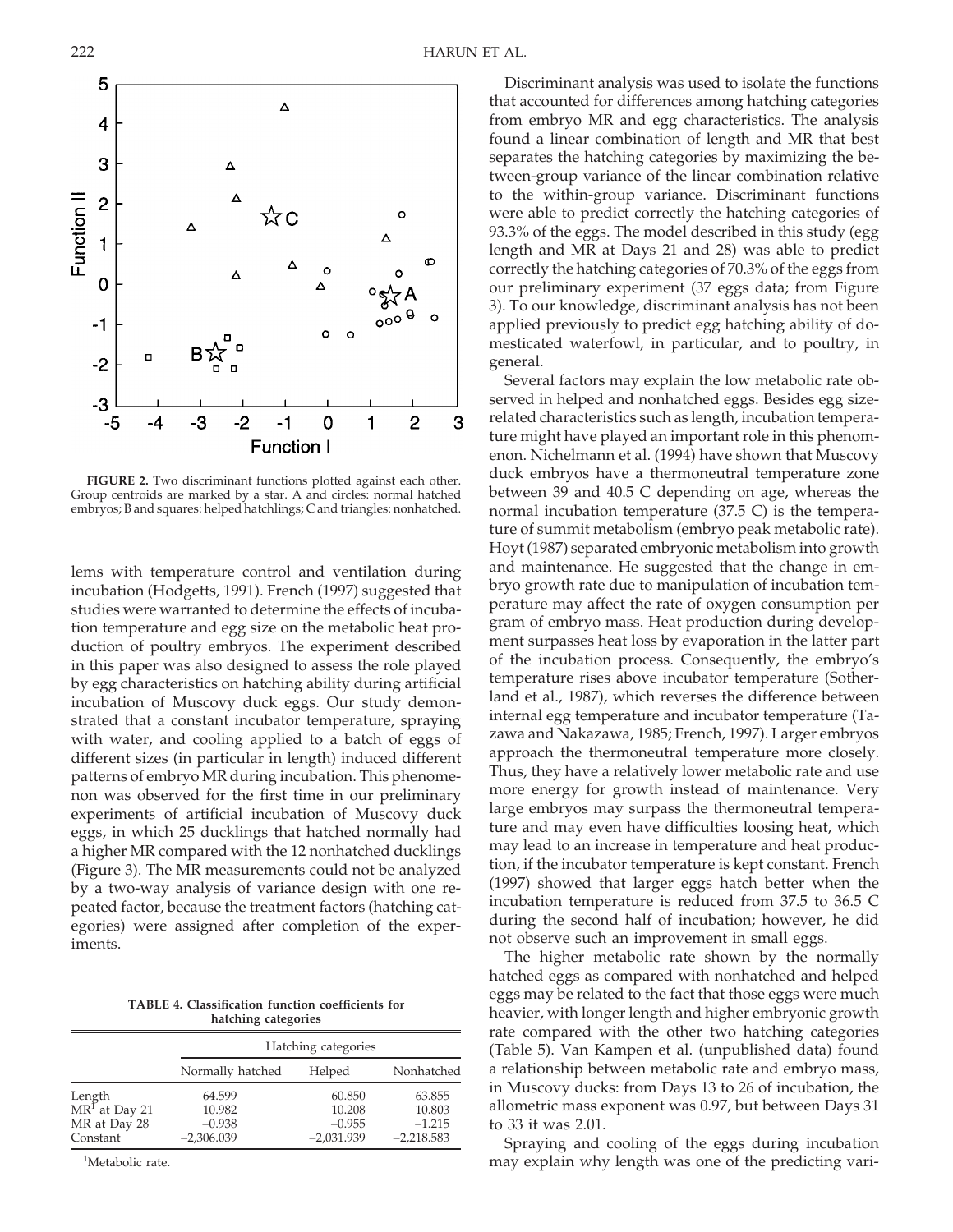#### ARTIFICAL INCUBATION OF MUSCOVY DUCK EGGS 223

**TABLE 5. Classification matrix for actual and predicted hatching categories**

|                                          |                    |                     | Predicted hatching categories |            |  |
|------------------------------------------|--------------------|---------------------|-------------------------------|------------|--|
| Actual hatching<br>categories            | Number<br>of cases | Normally<br>hatched | Helped                        | Nonhatched |  |
| Normally hatched                         | 17                 | $17(100\%)$         |                               |            |  |
| Helped                                   | 5                  | $\Omega$            | 5                             | $\Omega$   |  |
| Nonhatched                               | 8                  | 2 $(25%)$           | 0                             | 6(75%)     |  |
| Percentage of cases correctly classified | 93.3%              |                     |                               |            |  |

ables. Length is an important factor for egg heat exchange (cooling and heating) during incubation, according to the mathematical model of Meijerhof and van Beek (1993) for temperature and moisture loss of hatching eggs. At the beginning of incubation, large eggs have cool surfaces. Small eggs have a warm and more uniform surface temperature, but at the end of incubation, blood flow warms the surfaces of all eggs, and the relative increase in surface temperature of large eggs is greater than that of the small ones (Turner, 1987).

The present study offers evidence that leads us to believe that spraying and cooling of the bigger eggs were beneficial in alleviating heat stress. On the other hand, spraying and cooling might have been too severe and, consequently, depressed the metabolic rate and embryo growth for the smaller eggs. Meijerhof and van Beek (1993) have shown that the relationship between egg size and temperature difference between the developing embryo and incubator temperature depends on metabolic heat production and is influenced by air velocity, which means that variations in air velocities directly around the eggs may cause differences in embryonic temperature and therefore in embryonic development.

Data from the present study suggest that the interaction between egg size and incubator environmental conditions accounts for the difference in metabolic rate observed between hatching categories during incubation. There is an optimal egg size for the incubation temperature used. Besides the differences in metabolic rate, the eggs with ducklings that required assistance in hatching were more rounded (high egg shape index; Table 2), which may also have contributed to a difficult hatching process.

The results obtained in the present study indicate that 1) the level of embryonic metabolic rate is very important for the hatching success of an egg, 2) hatching ability of an egg may be predicted by egg characteristics such as

**TABLE 6. Classification function coefficients for hatching categories**

|                                                |                               | Hatching categories           |                               |  |  |
|------------------------------------------------|-------------------------------|-------------------------------|-------------------------------|--|--|
|                                                | Normally hatched              | Helped                        | Nonhatched                    |  |  |
| Length<br>MR <sup>1</sup><br>GH <sub>2</sub> O | 47.587<br>0.0027<br>$-24.240$ | 45.101<br>0.0023<br>$-22.608$ | 46.371<br>0.0021<br>$-22.871$ |  |  |
| Constant                                       | $-1,499.195$                  | $-1,334.043$                  | $-1,389.721$                  |  |  |

 ${}^{1}MR = Metabolic\ rate$ ;  $GH<sub>2</sub>O = water\ vapor\ conductance$ .

length and egg metabolic rate, and 3) an incubation temperature of 37.5 C with spraying and cooling seems to benefit eggs with higher EW, length, and  $GH_2O$ .

## **ACKNOWLEDGMENTS**

F. van Gasteren, S. Van Mourik, M. Mabasso, A. Doornenbal, and O. van Beek are thanked for their technical assistance during experiments. The statistical support was obtained from C. Kruitwagen of the Department of Biostatistics of Faculty of Biology (Utrecht University). M. E. Everts, G. H. Huisman and J. A. Joles commented on earlier drafts of this paper. P. Deley drew the figures. This research was supported by the MHO program (NUF-FIC), which is part of the educational and scientific cooperation between the Veterinary Faculties of the Universidade Eduardo Mondlane, Maputo, Mozambique, and Utrecht University, The Netherlands.



**FIGURE 3.** The metabolic rate (MR) during incubation from our preliminary experimental data, which showed a higher MR from normally hatched ducklings (circles) and a lower MR from nonhatched ducklings (triangles). (Vertical bars represent  $\pm$  SEM)